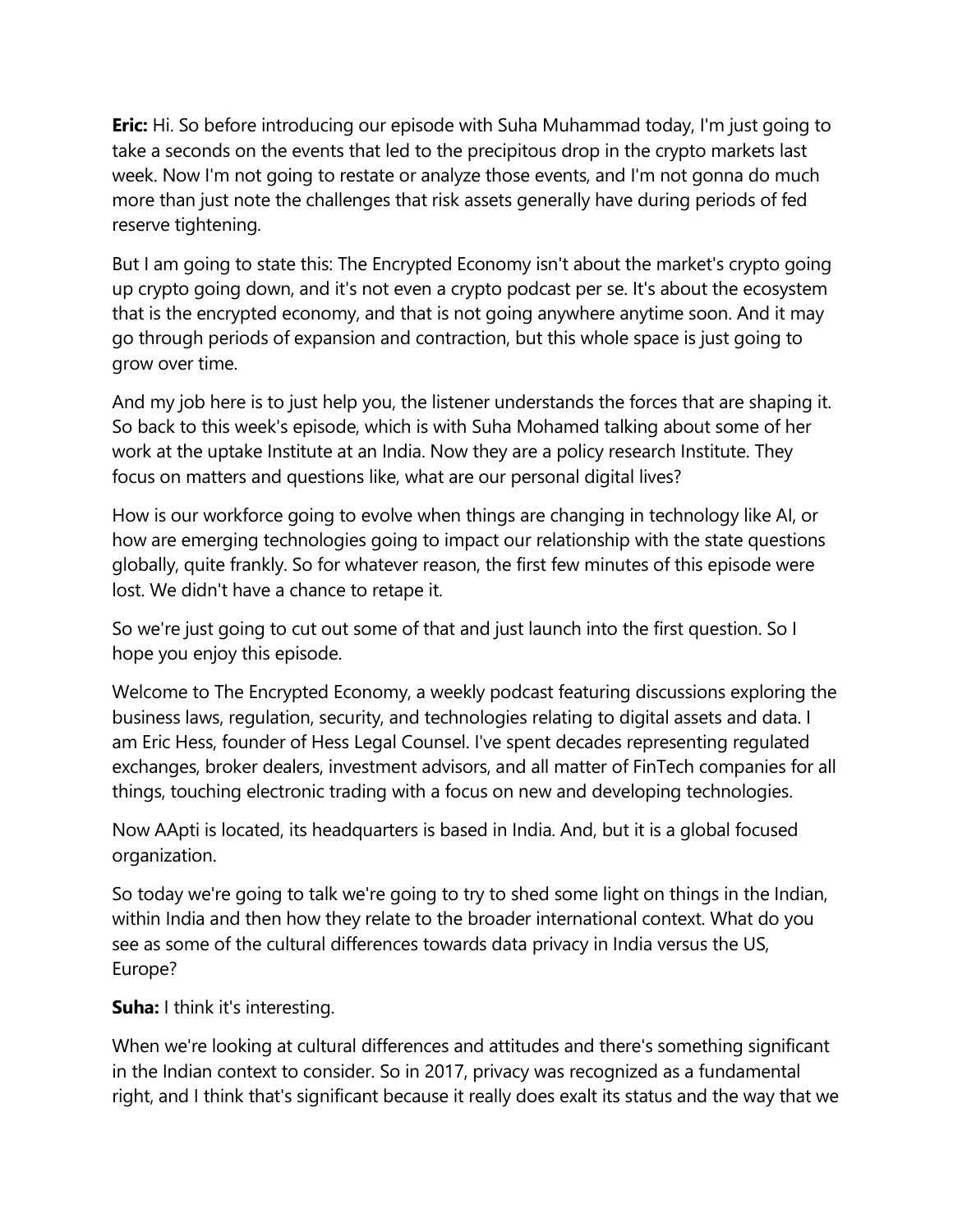should be thinking about it as something that needs to be protected as one of the highest levels of freedom

or rights that we have in this country. But at the same time, there isn't necessarily an overarching privacy legislation or regulation that actually ensures that these rights are protected. And so I think there's a bit of a tension there because there is definitely a recognition that this is something that needs to be protected for all citizens, yet

I think in terms of the efforts to regulate it and efforts to protect our right have been a challenging journey so far. So I think there's definitely been influenced from what we've seen from GDPR in Europe. And how that framework has led, and trickle down into our understandings of privacy.

I think also at a community level, there've been various incidents where, Indian citizens have been made aware of, how our digital rights have been imperiled in some ways. And I think, this has been a cause for concern. Most recently also with the Pegasus spyware case that came up, I think across the world, I think citizens were extremely concerned to see that surveillance can be done not just by private entities, which we're now used to and maybe potentially too comfortable with but also by state actors.

And so I think this brought up, concerns and the way that we're framing. We recognize it's a right, but there are concerns in which, you know how does this actually translate into practice and what does that look like on ground? So I think we've seen some progress also in terms of the drafting of, potential personal data protection bills, but this has been going back and forth for five years now. What's interesting also in the Indian context to note which might be a little bit more cultural is that. GDPR and perhaps others Western sort of recognitions of privacy tend to be quite individualistic. So you're considering sort of individual data rights and protections.

You're looking at consent also from a sort of individually. Individualized view, and I think the nature of data is that it tends to be quite relatable, and you can gain significant value when you're sharing it. And also when you're aggregating it from different sources and there's a significant community angle to data, it doesn't just relate to one person. It relates often to many people. Any decisions that are made around data, they can extend to communities and groups of people. So what we saw in the Indian context was a nonpersonal data governance framework was released, and at that point in time, it actually recognized the community element to data, which was quite interesting.

And in a way that. It saw that individuals should have community rights over data and that could be exercised potentially through a nonprofit that could serve as an intermediary in that position and make sure that the community was aware, had the necessary literacy around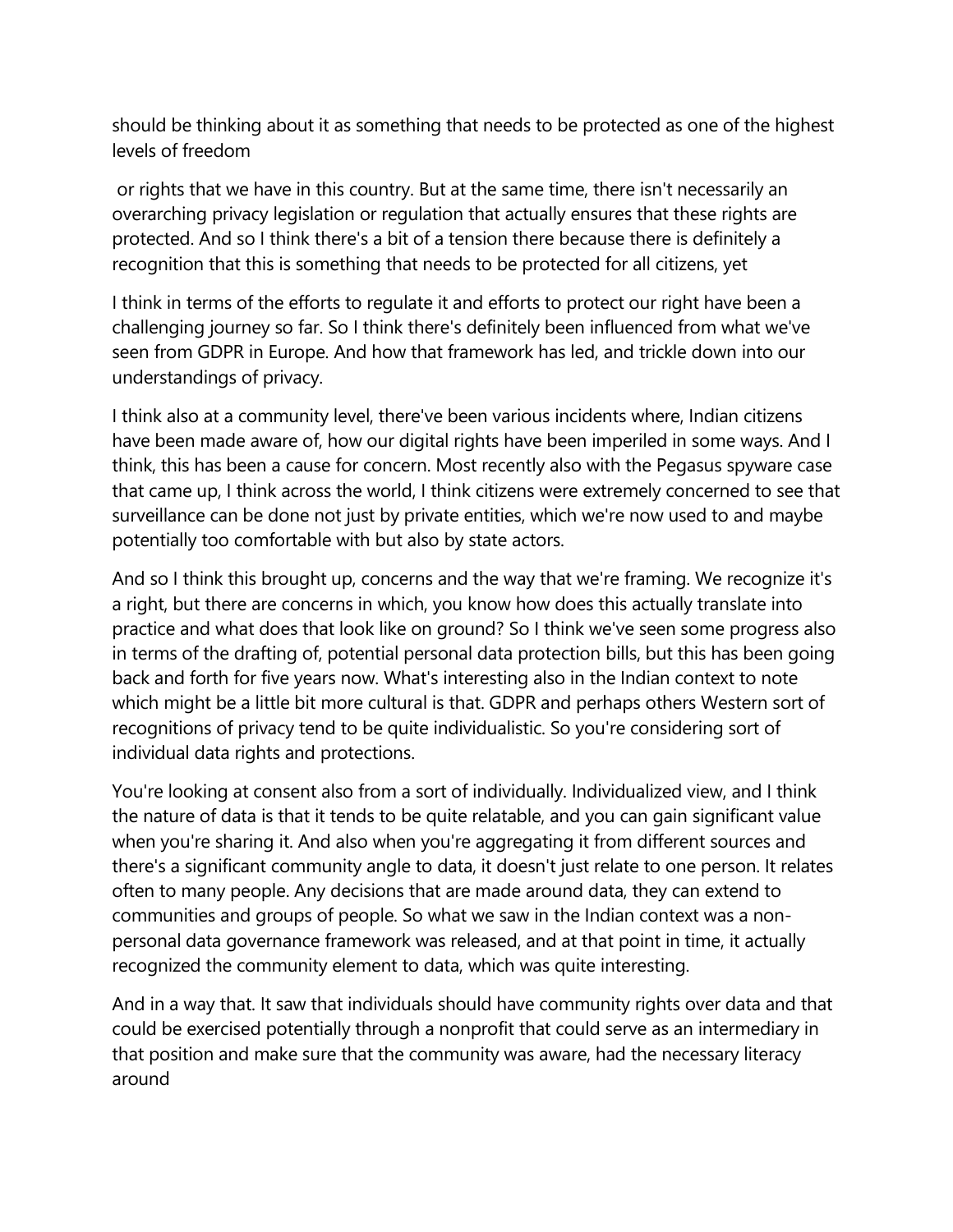what data was valuable, how that could be used and how that sort of value could be derived. So I think those are the sort of cultural nuances and context that, that make India quite an interesting space to look at how privacy has evolved and how we're looking at it. We also ran a very interesting campaign and one of the first sort of large consumer focused campaigns to shed awareness on privacy that we ran with the supportive Omidyar Network in India.

And I think the biggest learning for us was that I think as a result of global conversations on privacy, whether it's through documentaries, we're seeing on Netflix or otherwise, there is a cultural acceptance, at least through, at least from digital natives, that privacy is a huge concern. Yet it remains to be something that people feel quite defeatist about.

So it remains to be something that people say, okay platforms have my data. I don't necessarily have control over it. What can I actually do? We don't have a privacy legislation. And we understand that there isn't necessarily a lot of accountability that we can demand for from platforms at this point in time.

So I think taking that into account and being aware of that context and also being aware of the nuances of how these structures play out specifically in the global south, in countries like India, for instance Aapti was very keen on looking at, elements around sort of data sharing

that seemed to be quite well-rooted and quite well understood. And looking at frameworks of data governance and saying, how can we extend the way we think about data governance beyond just compliance to consider the individual who's often the data subject from whom data is being gathered and captured, but tends to be absent from these conversations around how data is collected, stored, use shared

with whom it's shared and for what purposes. And so that's led to our broader focus on looking at how this framework can unlock data, incentivize sharing between, multiple users and a sort of digital intermediary, which can be an existing organization, can help whether it's individual communities help represent their digital rights in, in, in a way that's a little bit more meaningful and really put them at the center of a lot of decisions that are made around data.

A lot of the concerns around data misuse can also then be mitigated potentially through this kind of a structure as well.

**Eric:** Interesting. We had a while back; we had a podcast with Dr. Jennifer Cobbe and Heleen Janssen from Universities of Manchester and Amsterdam. And we talked a lot about a figuration analysis of privacy.

Basically it's a human network and as opposed to just a purely individualistic and how it relates to the state, that there are communities that there's these complex networks and all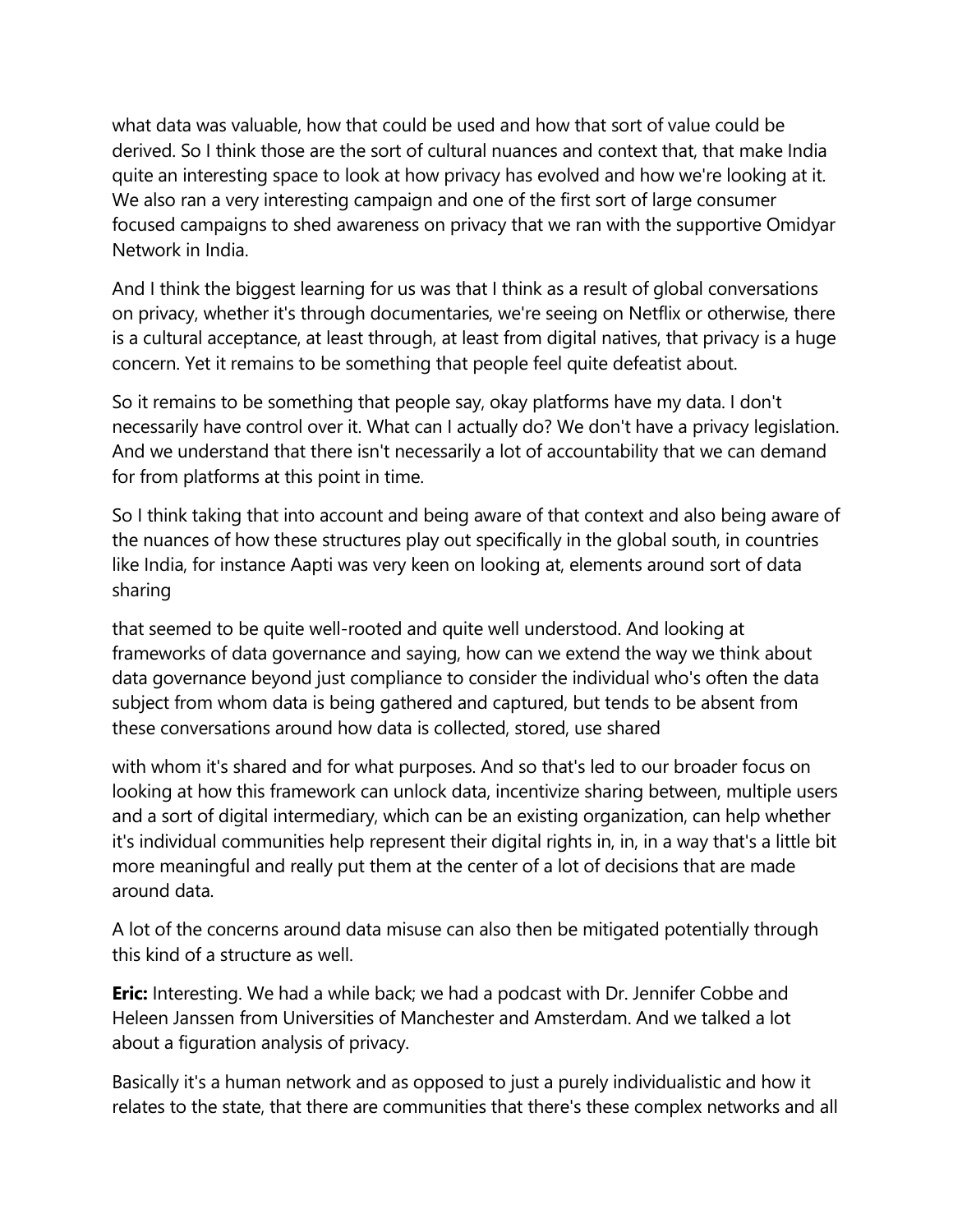that needs to be taken into account when contemplating legislation that impacts privacy, because I think as you note, sometimes, the individual

may not be as represented, they can't be as represented, and if you're asking them to take charge of their rights that may not always work either. So you have to think more broadly, like how do they get their rights represented without necessarily having to take action themselves, or having to assert their own personal rights as part of a broader community?

Interesting. And I think that feeds a little bit into another topic, which I think privacy folks focus on which is, I don't know if I'm pronouncing it right, and you'll pronounce it right, "Aadhaar." Could you explain what that is? The impact on Indian society and how that factors into a privacy as well as an even a data stewardship analysis.

**Suha:** Sure. So I think, so it's pronounced Aadhaar and other essentially was a, or is a sort of 12 digit number that is generated by the, I believe it's the unique identification authority of India. And it has been compared to say the, like a social security number in the US. And the idea is that this 12 digit numbers connected to two sets of, That, pertain to you as an individual.

This includes biometric information, as well as other demographic information, like your date of birth, your phone number, your address, et cetera. And so when this sort of initiative or scheme was rolled out, the sort of vision or purpose was that this sort of 12 digit number could be used for authentication identification, and it would be linked to government related subsidies or services to ensure that you're eligible for these and to make sure that there is a broader sort of subset of data that's available on Indian citizens.

What ended up being quite concerning with this initiative, and there have been several sort of court cases that have questioned the constitutionality of this initiative, is that it brings together a lot of this extremely personal sensitive data and stores it in one central repository.

And of course, I think anyone in the privacy world knows that sort of centralizing data in one repository leaves it open to potential for a data breach. Even if this data is encrypted, there are concerns and there have been since I believe, data breaches of this, repository of information, and that's significant if it's such a large subset of people, and if you consider India's population, which is a huge group of people that is been vulnerable to their information being breached by, a number of, a number of folks.

I think the other thing is. Although it was created for identity verification, there are also concerns in terms of the fallibility of these technologies for identity verification. So biometrics like fingerprint scanning or Iris scanning has failed in the past. And it absolutely has failed in the Indian context as well.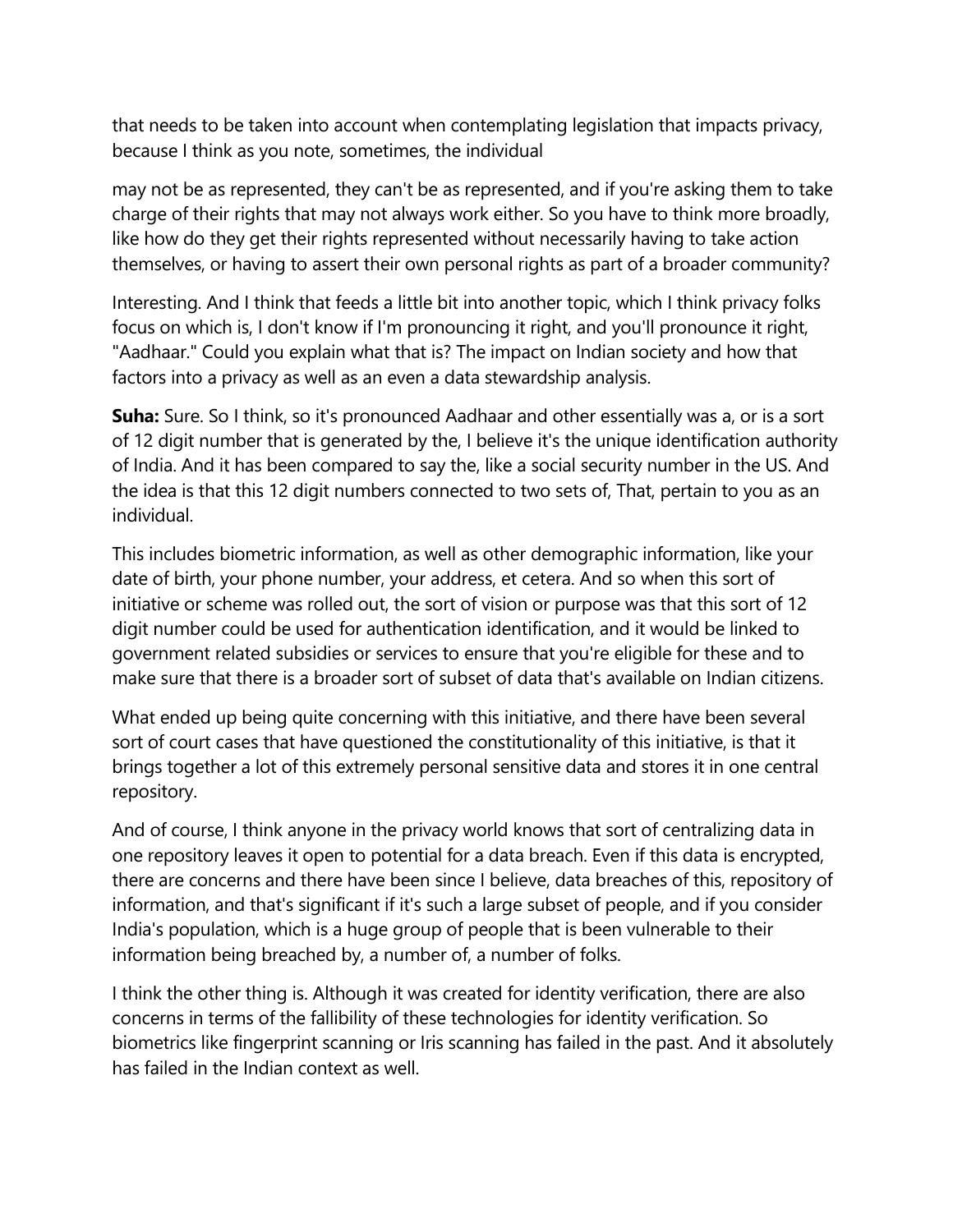When this was used to, for instance The other hand was required. This number was required to register yourself for marriages to even be eligible for availing a sort of like midday school meal, which is something that the government of India provides schools children who go to school.

So for instance, if you were a child and you have to show your authorized certificate, or you have to show. Proof of other identification order to receive a meal, their concerns in which, what that identification or that sort of requirement can do to you can deprive you of services at that point in time, but also enlist you in this sort of

process or system of surveillance in which this data or this sort of set of data can be requested by any entity, whether it's private or public. The issue at the time also that was raised by courts was that this should not be requested by private entities, because then it is unclear to us as individual citizens who is requesting

information on us and why and what the purpose of this will be. So there's been quite a lot of debate on Aadhaar for this reason, both in terms of how it deprives citizens potentially of services, because it was required to be linked right from taxes to, like I said, to avail it, a midday meal, et cetera.

And I think the system was inefficient in itself. But I think if you extend this to a broader sort of outlook on data protection or what data privacy has looked like in the Indian context? I think there's been a concern also for. In terms of what this looks like in terms of surveillance by state actors or non-state actors of the private sector here. And we see also with the way that certain, the data protection bill that's been released that has been tabled, but now is I think going back and is going to be completely redrafted, less significant scope for the government to be exempt from a lot of these clauses

for like national security reasons or for maintaining public order reasons. So we see this sort of time and again, that there are these loopholes where the state creates these exemptions, these blanket exemptions from. What should be a fundamental right and I think, this is significant for us to consider given, like I said the population size that we have, but also the vulnerabilities of the people from whom this data is being collected.

So if it's collected from children, if it's collected from migrant workers who are looking for a certain government schemes or subsidies who may not also have the awareness of their digital rights. They cannot claim them because they don't have an overall overarching regulation. There are quite a few concerns around the accountability of this information, the safety of this information, and the question of process behind a lot of this as well.

So I think that ties into like broader concerns that we're trying to help address or trying to develop frameworks to start thinking through solutions as well.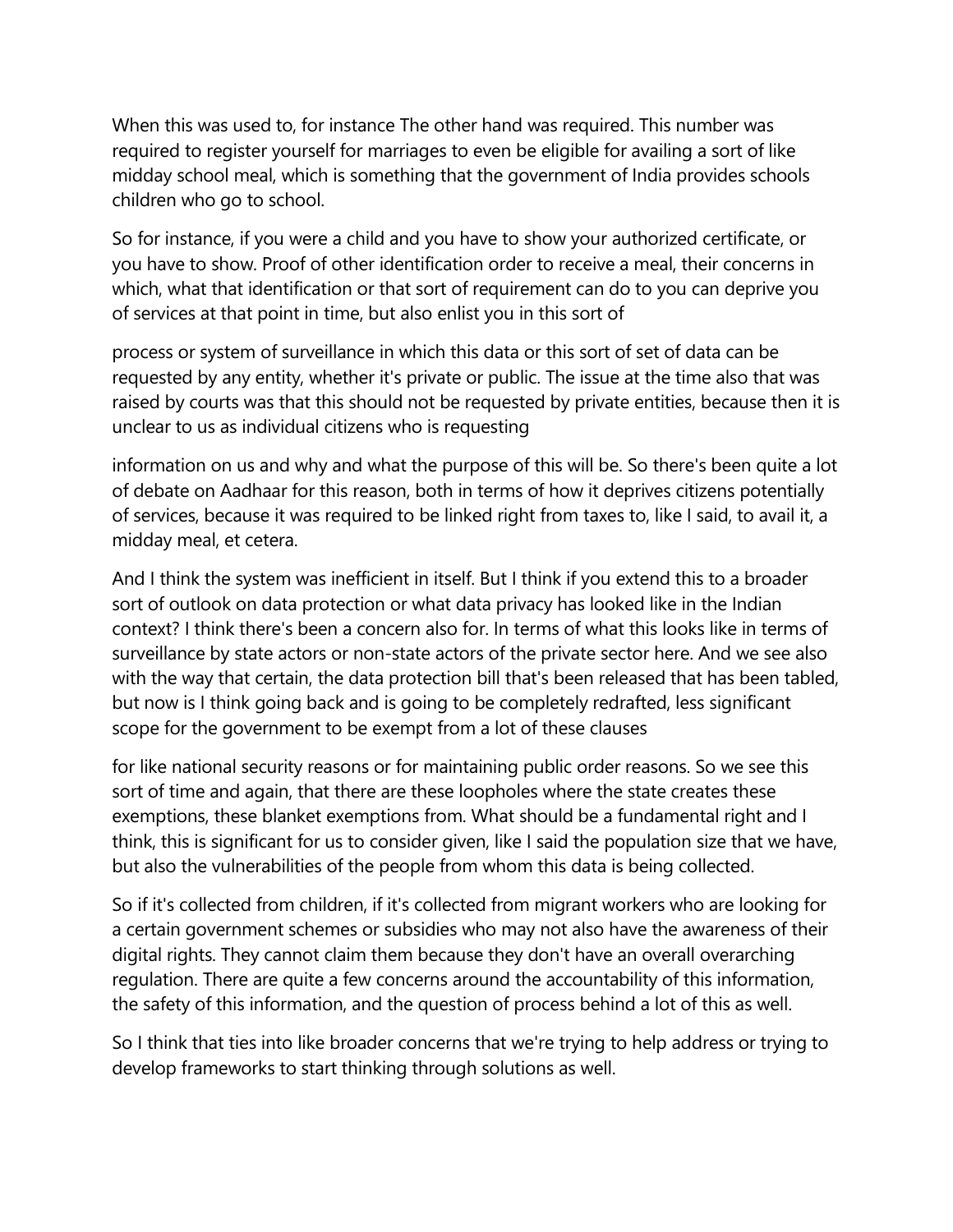**Eric:** In the U S we have Social Security Numbers. I don't know if that's the equivalent, but we take it for granted.

It's baked into the system with its inefficiencies but there's a, it's, there are definitely privacy issues associated with social security numbers and what happens when people get their hands on them. There's been instances of people claiming a tax refunds on the behalf of or benefits on the behalf of deceased people with their, just by getting their social security number and getting some additional personal information.

**Suha:** I think the concerns extend in the Indian context as well. So identity fraud, this is very much possible and has been the case as well. India, I think also there were concerns that a lot of this data was made open access at one point in time. And so there were many concerns and in the, in also just the development of the program and lack of consultation with, certain civil society groups as well that had these concerns

right at the start. And I think also it's interesting to see, I know we're talking about Aadhaar, but I think it's interesting to see in the Indian context ways in which data is collected for certain surveillance purposes and ways in which data remains to be neglectfully not collected, or we consider data to not exist for certain reasons.

So I think there's sort of two sides of the coin when it comes to data collection and sharing where data can be over collected. And there is this this happens by the private sector most often, but also data can be you can be left invisibilized due to a lack of data.

And we've seen over the course of the pandemic, particularly for vulnerable groups like I mentioned, whether it's migrant workers or farmers where the government throws their hands up and says, we don't have data on this, group, or population of people. And I think the implications of that are also extremely concerning.

And something that we were looking at and starting to think about is how can data be more responsibly collected and shared. And so in, in context of say the pandemic lockdown, a very interesting example of this is that I think at the peak lockdown. So March 20 20 India restricted, all transport.

So public transport, trains, buses, et cetera. What's important to know in an Indian context is that a lot of citizens are traveling as migrants to cities, to bigger cities in search of work. And so when this lockdown was announced, a lot of them wanted to move back home and without transportation,

this is 10 million people actually ended up walking back home. And this was a really long, arduous, really painful journey to witness for the rest of the country and the government, claimed to have no data on migrant workers, let alone on the required sort of mobility information to actually track the returns back home.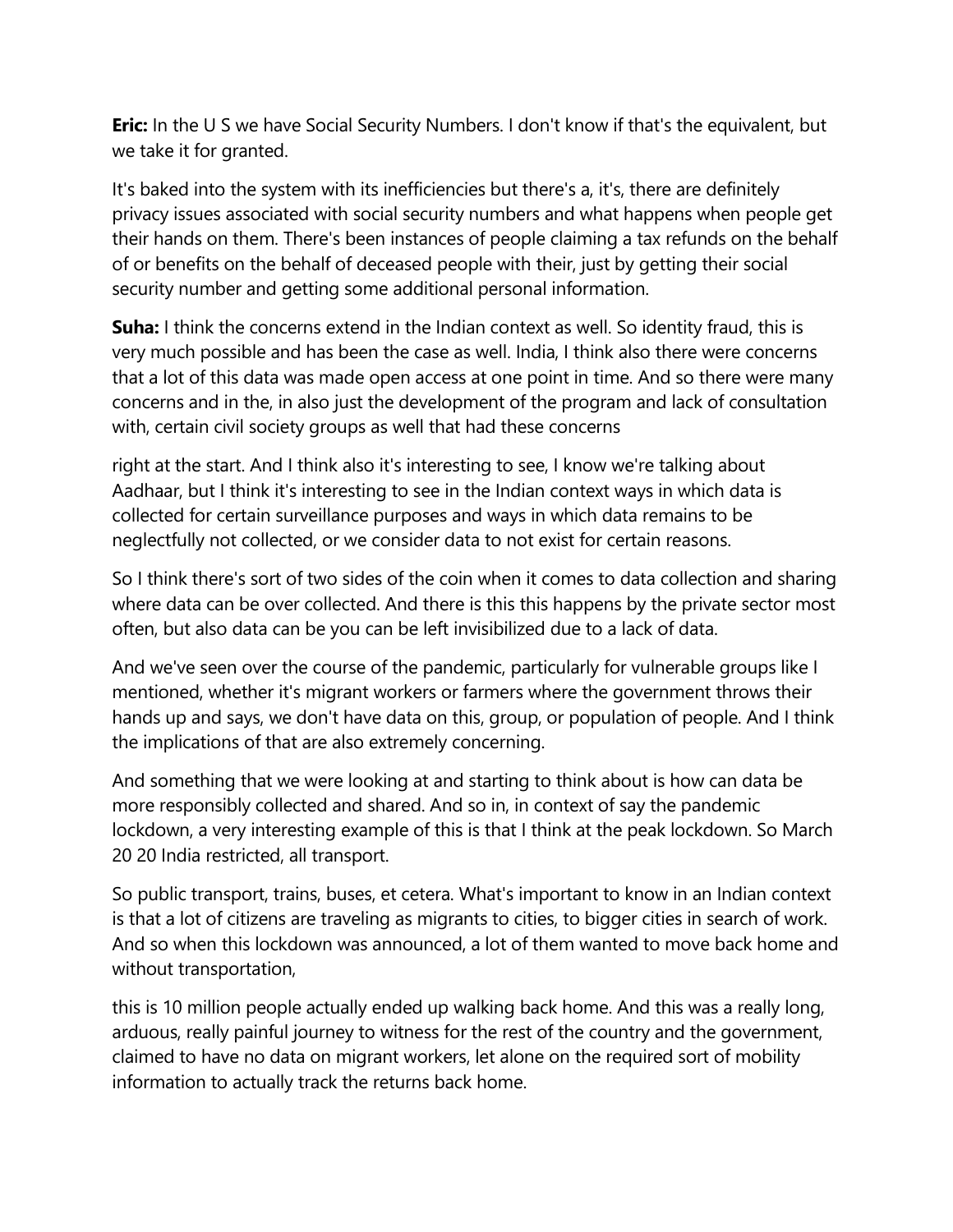And so this gap is really important because it's an infrastructural gap, but it's also a gap in recognition of, their data and sort of digital realities and rights as well. And so we were looking at how. This can be mitigated in some ways by looking at the role of, civil society organizations or the introduction of data intermediaries who already have a lot of data and information on say, migrant workers or on farmers, and likely have a higher duty of care or loyalty towards this group of people and towards protecting this group of people.

And we're looking at how that can extend also to digital rights and data governance and that. So we've seen the possibility of these types of organizations playing a larger role in, in helping represent the sort of digital interests of their beneficiary groups as well. And so that's what we refer to as data stewards in that context.

And I think especially here, when there are concerns around the lack of regulation, there are concerns around existing use of data, existing sharing of data. It's important to identify these sort of intermediary institutions. Trustworthy spaces and build these sort of ecosystems where data can be responsibly shared between different stakeholders by keeping also the interests of the individual or the community in mind.

And that's really what, we're, what we're looking into more, whether it's in migration or healthcare or environmental or climate data.

**Eric:** And do you think there are certain countries that I guess outside of Europe and GDPR that are leading the way and trying to, taking that sort of data steward, stewardship approach, and how do you ensure that the underrepresented.

are in fact represented.

## **Suha:** Yeah.

So I do think we're seeing some promising results in different pockets of the world. So when I say data stewardship, we really look at it as like an umbrella term. And so within it, we see different models of data stewardship emerge, and this includes data, cooperatives, data, trust, data exchanges.

And we've seen in, I think in the U S there is a data cooperative that actually brings together gig workers who are tied to a platform. So for example, they're working. Uber, they're working with Lyft, they're working with door dash, different delivery workers or gig workers that are tied to a platform that suffer from a lack of data that actually determines their livelihoods, their wages, and an understanding of their role in the broader sense.

Gig economy or platform, economy and what this cooperative or what this data cooperatives aim to do is actually to return that value around data and return that visibility to these gig workers by actually, cooling this data and making it available and more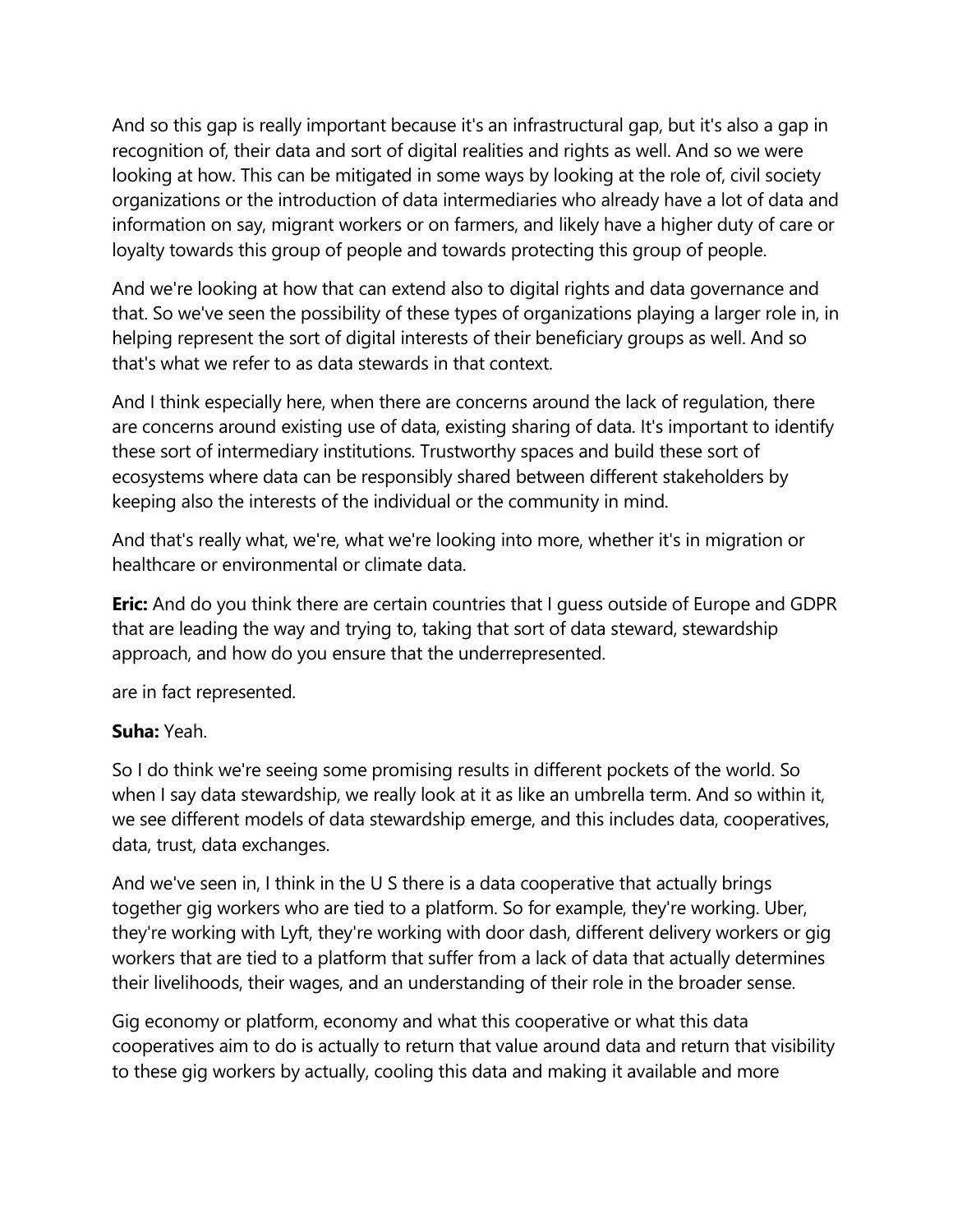accessible to these workers. And ensuring that they have a little bit more decision-making power around who this might be shared with.

And in the case of monetization, I think these decisions are also. Important to understand and through a cooperative model we've seen, offline cooperatives do this quite well as well. You're able to both vote on and redistribute value in a way that can be quite equitable.

So I think we're seeing sort of the emergence of these data cooperates. Whether it's in the U S we've also seen this in South Africa, in some ways we've seen this in England where we've seen the creation of energy cooperatives that are also trying to monitor energy use and sharing it both within the cooperative itself, perhaps also back to the city, if that's useful.

So we're seeing data cooperatives as a model that has emerged and has been really has given us food for thought. Of how we can have these systems be a little bit more participative and really translate the conversation from what's been really abstract. I think data has been considered an asset.

It's been likened to oil, but really it's such a relational concept that we really want to tie it to individual experiences. So whether it's a gig worker, whether it's a farmer who wants to learn more about their soil, all of this data has been collected and can be a value to individuals. What we've also seen in several countries is a recognition of indigenous data rights and indigenous data sovereignty, which I think is really critical to environmental movements is thinking about

data that's collected on the soil, the land, the atmosphere around us, even if it isn't personally significant or has not been framed to be personally significant can be to indigenous groups and populations across the world. So how do we ensure that it is those communities that are entrusted to do what is right with that data to protect their lands and to ensure that their communities.

Stay safe. And so we've also been looking into principles that have been created in the U S and Canada and Australia and New Zealand that can guide us and create pathways to, to start to think about this a little bit more as well. And I think that's really significant and that's really where our attention should be, is to look to communities and understand really what those priorities are, how we start to translate those into more formal systems.

So we keep this a little bit more. As opposed to this being top-down and really regulation led primary.

**Eric:** We've had I find the whole concept of a data cooperatives and data trusts. Fascinating. We had Thorsten Ditmarr recently on data cooperatives, but we've also had a podcast on DNA and genetic sequencing for indigenous people in south America.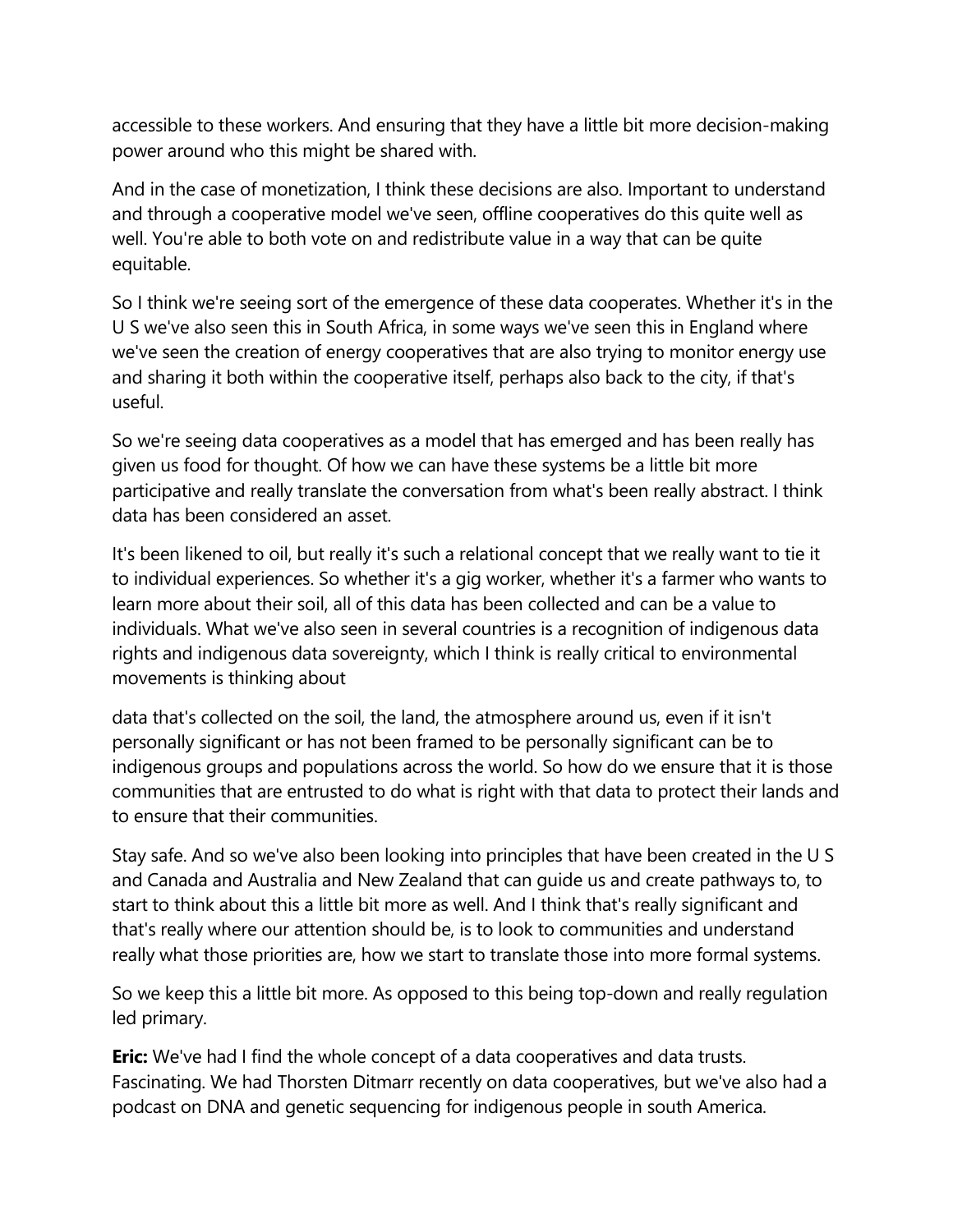And, we're also going to have somebody on talk about the possibility for, as you said, like even agricultural cooperatives where you might have farm workers who don't want to necessarily reveal everything that they do, their secret sauce, but to the extent that data can be encrypted and shared and processed, and they can still gain the benefit of sort of a broader base understanding of it versus having to see all the underlying detail of it.

I think that's really where it comes into place. So these concepts of encryption, there's a lot of value to be obtained but all the information doesn't have to be revealed. It only what is required can be revealed. And that's where I think it really makes a big difference, for big state sectors, it's very difficult, right?

Like governments will impose these regulations, but sometimes those who are the least able to comply are the agencies themselves, right? Because they're dealing with antiquated systems, limited budgets, and that kind of thing. So another thing I wanted to touch on India has been growing enormously and its data utilization.

I read a statistic and maybe you can corroborate it: 500 million smartphone phone users with a 35% penetration rate. And that's growing, that's, just, vertically increasing. In, in terms of the number of sheer smartphone users in India, it's just enormous and there's going to be so much

data that can be captured from those smartphones. How can, what are your thoughts on questions like again, we're talking about the individual and consent for, hundreds of millions of people. Are we, can representation be encoded like in smart contract or encryption?

What are your, when do you, cause obviously that's one of the things that you're thinking about in terms of data stewardship, in order to have that data stewardship, it needs also, you need the protections. What are your thoughts on the challenges facing India and the rest of the world?

But India has just such an enormous use case in terms of the sheer volume of smartphone users and their ability to also acquire these devices.

**Suha:** Yeah. Eric, know this, that's a big question. And I think it's one that we've been chewing on for a little while. And I guess I want to add to the enormity of the situation and the significance a little bit, because it's not just smartphone penetration, not

that volume of data increasing through smartphones, our usage and the metadata that's generated as a result of it. But also we have an incredibly booming, IT sector. And that has also seen, proliferation of different technologies, whether it's IOT, whether it's, there's various startups that have emerged.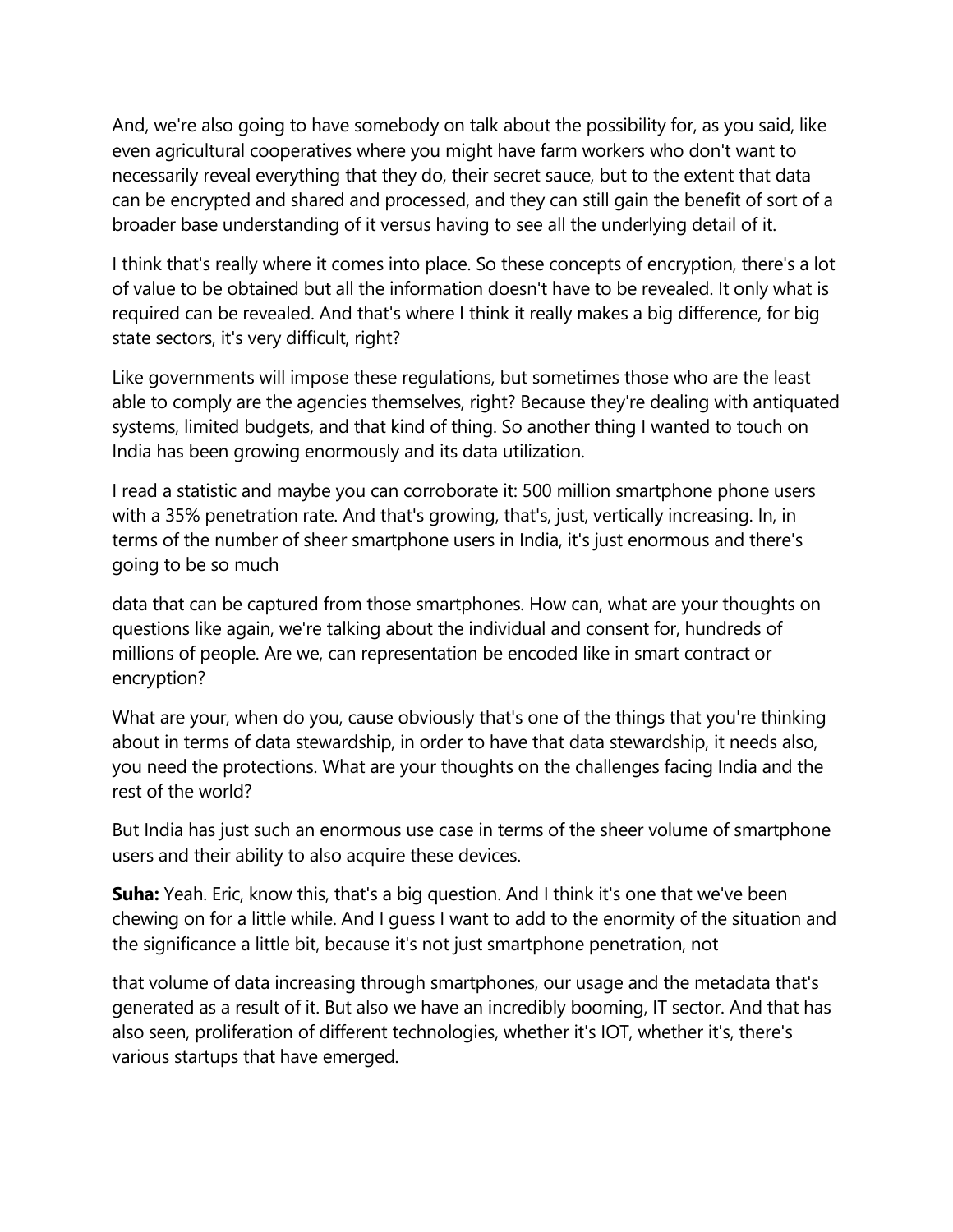I'm sitting in the startup capital in some senses of India. And we've seen, half a dozen unicorn startups that are, have emerged that have very data-driven business models and these business models also tend to be, they there, their bedrock of their foundation is a collection of massive amounts of data across different sectors.

So I think, just speaking to the volume and the enormity of data, and like you said, also the concerns around a significant group or population in India that is now going online and increasingly navigating this digital space. I think the concerns that we're seeing in some ways is twofold, right?

So there are questions around an understanding of data literacy, data rights, and that's coupled with technical literacy, which is still, we're still remains to be a challenge in India. And we see that in, in order to. In order to address that. And we also need to look to the existing human architectures on grounds, the existing community work that brings people together.

So for example, I'll give you an example when COVID times, when you have to register for a vaccine, you had to register on a portal called Cohen. And this was an online portal that the government created. You had to be able to verify your identity through your phone and you would receive a pin on your phone.

And that was the way in which you could actually register for a vaccination now, considering India's population. Although we have, mobile penetration, it's also gendered, right? So if you look at a family, the woman in the family may not have access to a phone necessarily. It might be the male in the family that has access to a phone.

There's also a concern about, those who are at the last mile, who don't have access to these devices, don't have access to this technology. And so looking at the human architectures around it, how can we look to existing community-based organizations, grassroots organizations to help fill in this gap in some ways.

Help make the capacity available to both understand the technology and provide linkages that are offline as well in terms of the delivery and access component of it. So I think that's the offline side of things. I think on the online side of things you will have to come up with better solutions.

You mentioned consent. And I think that's one dimension to the concerns we're seeing the data economy. I think consent is one approach to participating more, more broadly. And I think even consent in the way that it's imagined in other populations and other parts of the world has also failed.

We've seen how, noticing the consent mechanisms in the west still don't provide individuals who can read, write access online systems with an understanding of what's happening to their data or why. So I think even considering that the issue is consent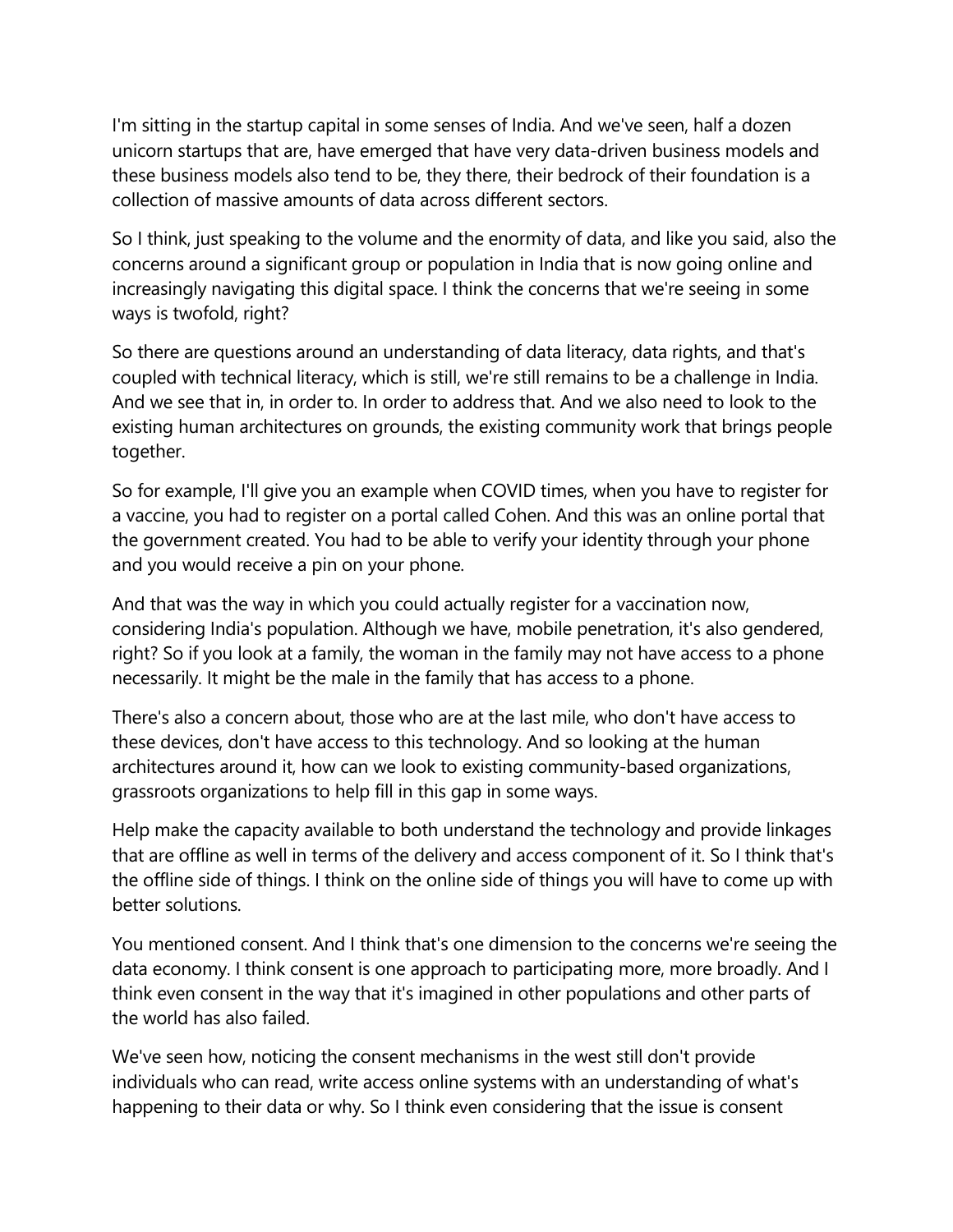related, ignores the vast other components and the kind of engagements and structural sort of ways in which data is collected.

So passively, we don't know about it. We don't know about its value. So I think going back to the solutions around. I think it has to be a set of solutions. And we look at data stewardship is one piece of the puzzle. And I think that one piece of the puzzle even has to be looked at from two dimensions, right?

It has to be supportive top-down so through more supportive and more responsive policy that really puts the citizen at the center of the equation a little bit more and recognizes that there is community value to be had from this data. And I think one of the contentions there has been,

like I said, we have a huge IT sector and there are concerns that, this legislation can actually threaten the ease of doing business, threaten the growing of this industry as well. So that's one side of. I think the other is the bottom up interactions. So as I was mentioning, there's a huge community

people who are going to be going online, whose data is already being collected, how do we involve them in these conversations start understanding what data means to them, how it's valued and have them be part of the conversation. So whether it's through data cooperatives, whether it's through other modes of engagement, really sensing the pulse of saying, okay, this is valuable.

That you can use, and you can determine how it's used. And so I think kind of building those structures from the ground up will require, piloting out these systems of data stewardship a little bit more also, highlighting and maybe raising this issue for funders who are now looking at digital technologies, the development of AI systems as well.

This becomes a significant part. Data governance has to be considered in this sort of exploration for new technologies and the applications of these technologies. So I don't think there's one easy answer. Just seeing how it's installed, whether it's in the Indian context or globally. I do think there will be a significant role to play from public institutions, but also from private institutions.

Possess a significant amount of data as well. And making this available to citizens or having greater transparency around its collection will be one part of our sort of understanding of how we start to build structures around it as well.

**Eric:** What are the risks of weaponizing data for targeted communities?

Not so much where a government entity. Doesn't take an action or doesn't account for these communities, but where there is a group that is affirmatively taking an action to use the data and targeting these communities, due to bad data stewardship.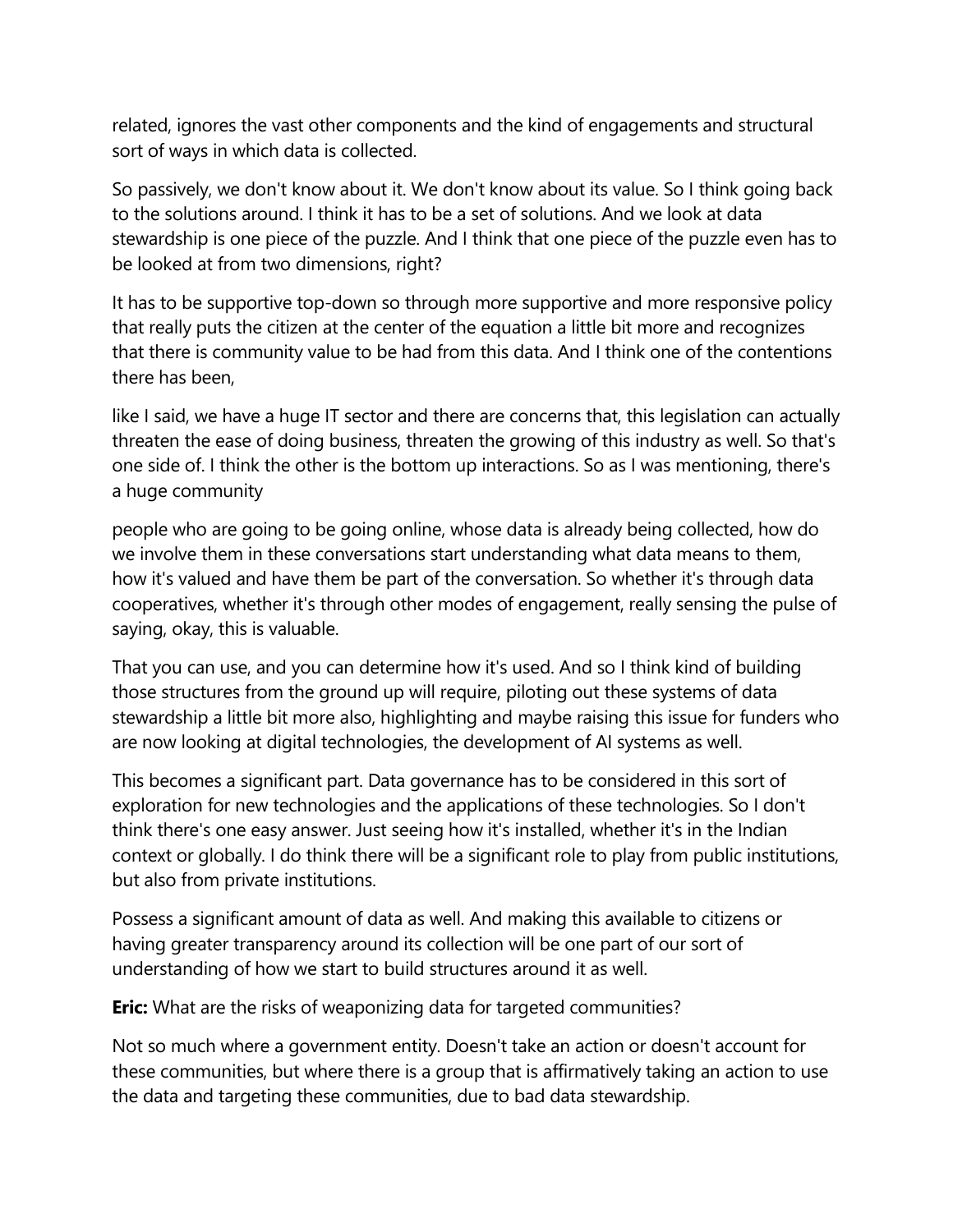**Suha:** Yeah. I think we've seen a number of examples of.

Specifically, really personal information being able to locate a certain group of people or put together patterns of where this potential group of people could be from what their religious backgrounds are, what their sexual orientations are. I think most recently we've seen that the weaponization of data can really extend to a, quite a broad group of people.

So I was talking about fem tech earlier about a lot of applications that are collecting data on your fertility, on your mental health. And I think a big concern that you've actually seen in the U S and that can be a global example for us and something that we should take notice of, is how the collection

fertility data that has in the past also been shared with platforms can be used to actually, target groups of people that are going to say reproductive health centers family planning centers. Both identify where they are in their cycles, what they're Sort of interventions are that they're choosing to seek and how those can be, how they can be targeted on that basis.

And that's on the basis of whether it's location data, whether it's fertility data, this is sensitive, very personal health data, and the information that's shared, not only with private sector entities. But that, can be shared with, a number of groups with nefarious intentions as well. So I think when it comes to things like reproductive health, we have to consider, the gender dimensions of a lot of this data and a lot of this information.

We've seen how location information in the past from dating applications has been used to actually identify, I think there was a pastor, for example, which was identified as going to, a gay bar and then he was outed by the community. And I think, these are the concerns from geolocation data.

And I think part of what we're looking at in terms of stewardship of information is that when you come down to, looking at safeguards to protect this information, we assume that things. Encryptions are there. Okay. And as long as data is being shared with one entity that you know of, it's going to be fine, but I think studies have shown that, even location data when removed of all of its personal identifiers hat still has risks of being there are risks of re identification possible.

If you aggregate this data again, Other publicly available data sets. And so I think their visits are always going to remain and I think we'll have to be extremely vigilant about ways in which this data is collected. I think we're seeing some progress in terms of having this data collected at the edge, so that there's a little bit more control of this data is collected on your device.

It remains on your device, and it's only used for certain, very purpose restricted measures or, what you've consented to. But I think it's also up to us as individuals to ensure that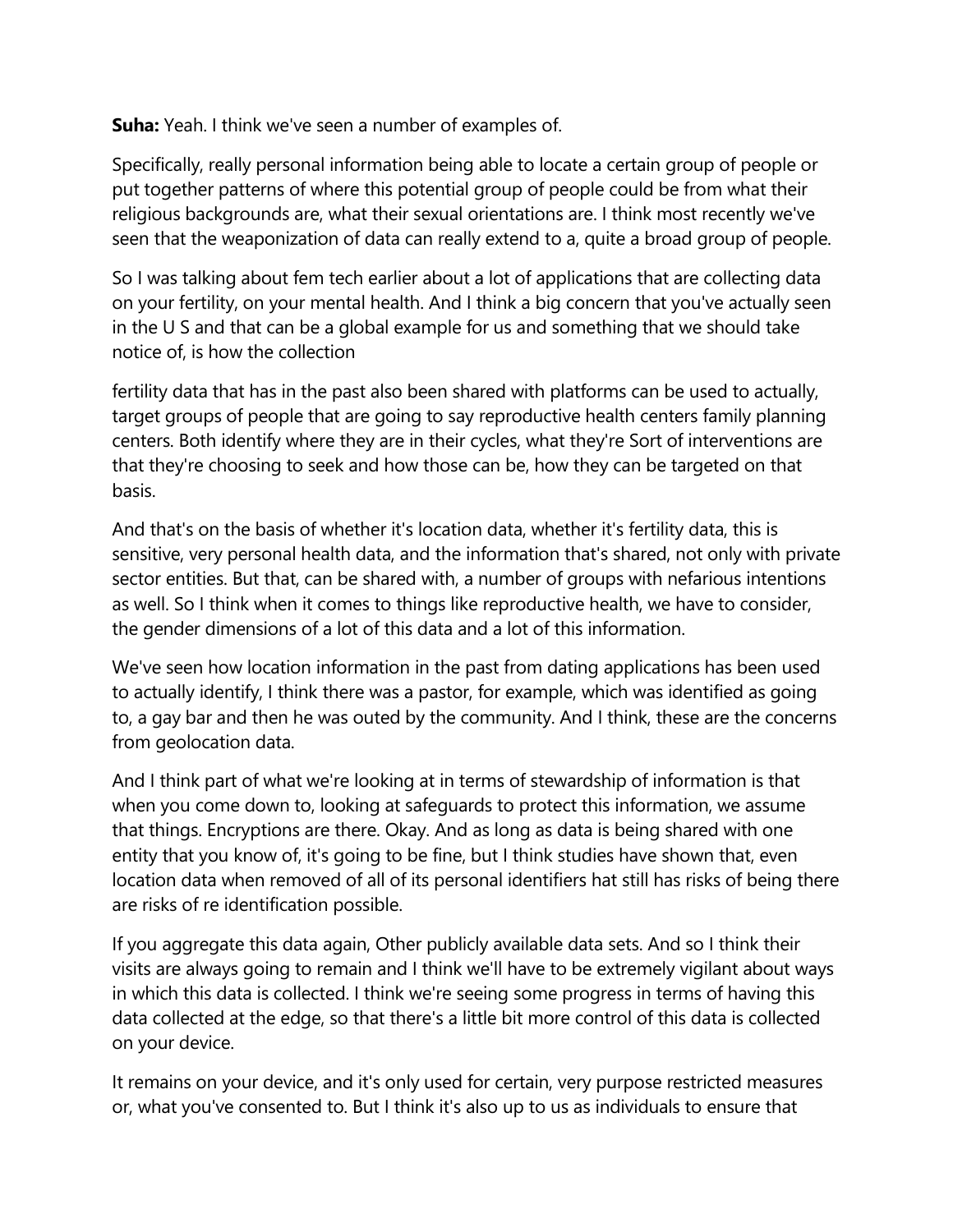we're pushing for more sort of data minimization, and the way that we're thinking about this.

So if you're, logging into an application and they're asking you for location data, You really don't need to give them for that particular service. In some ways it's also about us being a little bit more vigilant about how we engage online in some ways too. And, considering your mind behaviors a little bit more as well and restrict location usage.

So I think there's an interpersonal solution to that at some point. We don't have a lot of control around this so far. Like I said, systems are still I'm not a hundred percent in terms of protecting these forms of data and this can be used in terms of weaponization really across the board.

I think it's concerning to think about. You know how especially vulnerable groups can be particularly at risk of this data being made available to even, state entities. So I think we saw in Afghanistan most recently that a lot of the data that, belonged to civil society organizations, if that, went into the hands of the Afghanistan government now that puts a whole swath of women at risk.

It puts a whole squad of children and other vulnerable groups at risk as well. So I think. This requires also inter international institutions to take a really hard look at ways in which they are collecting data as well, even if it's at a proxy level to ensure that there are there are both indications of what the experiences are like people who are from marginalized communities.

So we are, and should be collecting gender dis-aggregated data or data that relates to vulnerable communities. But if we are doing so, what are the mechanisms with which we consider the safeguards, but also accountability and transparency around that data as well. And making sure that we have full visibility of that life cycle of that data as well.

So yeah, that's what I'll say. I don't think again, I don't think there's an easy solution to this just yet. But I think we have to keep pushing.

**Eric:** Before we break, what are some of the initiatives that Aapti is working on now that you're particularly involved in maybe particularly passionate about, specific example.

**Suha:** Sure. So I think as I mentioned at the start, our work has been, has revolved around this data stewardship landscape and our methodology has been really case study driven. So we've been speaking to organizations across the world who are governing and collecting data and more new and innovative ways.

We were looking at ways in which communities can better engage with data and participate in these systems. And now I think, considering what we've learned, and we want to make a set of resources available for those who are actually building out stewards or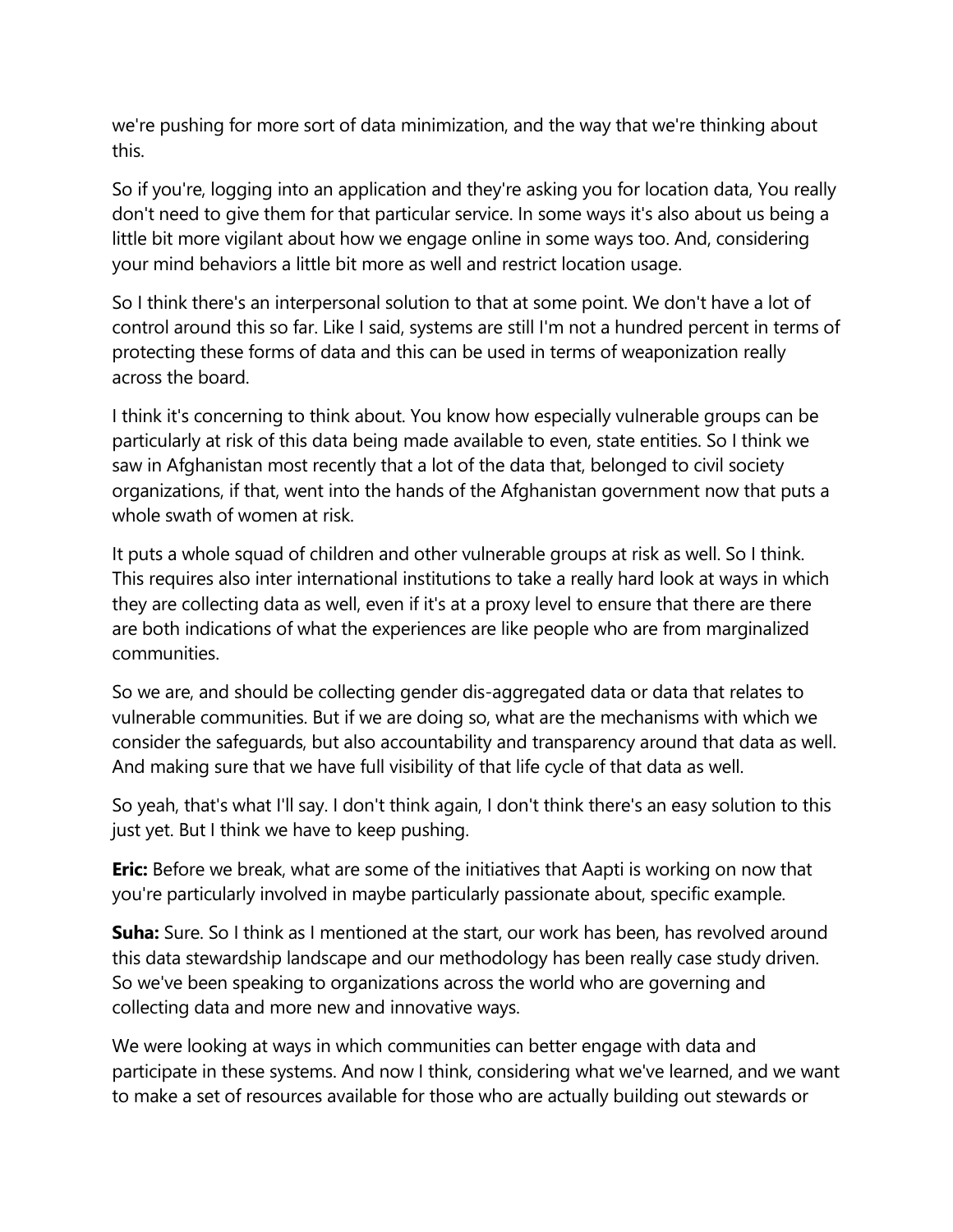building out institutions and help support them in that effort, and understand how they can speak to their audiences a little bit more about these questions.

What we're also focusing on now which is quite interesting, is looking at the broader ecosystem of how data can be shared among these different intermediaries. What needs to happen? What's the foundation required really for say a data cooperative to speak to a data trust, to speak to a data exchange, for instance or say a public

government repository of information, where do we fit into the broader sort of like patchwork all of these different entities and how they relate to one another. And we're doing so with a specific focus on the environment and sustainability, because we see a lot of information and data that requires to be in coalesced and aggregated from multiple different stakeholders.

So one really interesting thing. Working on right now is what, speaking to a network that is bringing together a variety of stakeholders, which includes, researchers and academics include civil society, organizations who are working with indigenous people. And their whole aim is to say, how can we bring together really important data and make sure that it's held in this repository where it's safe, it's made available, it's made accessible, it's interoperable, it can be shared with other entities and really going through the dynamics of what that looks like. And also considering, environment and the focus on environmental data and other really interesting project that we're starting to do a little bit of work on is around air pollution data, which in India is, a significant concern as well.

We ha we are home to, I think, many of the world's most populated, sorry, populated, but rather polluted cities. And we have a dearth of. Data from the public sector on air quality. And so it really comes down to the private sector and civil society organizations to both collect that data and make it available.

And there are efforts now to understand how communities through citizen science efforts a part of that can be. From installing sensors in their homes, being able to better track, what the air quality metrics are like and having that as a foundation to then lobby with their governments, for interventions to really mitigate the risks of a lot of this.

So I think we're seeing some really interesting movement in that direction, around the environment. Similarly, around healthcare, we've seen with the pandemic, the necessity to have this information at our fingertips, but also to do it in a way that respects the sort of dignity of patients of their rights and considering the sensitivity of this information as well.

And then lastly, smart cities and mobility, we were talking about the concerns of location, data being shared. And I think part of the research I did a little bit earlier was looking at how this data, this location data can actually be quite significant in the way that we understand, say, how women move around cities and how transportation can be a little.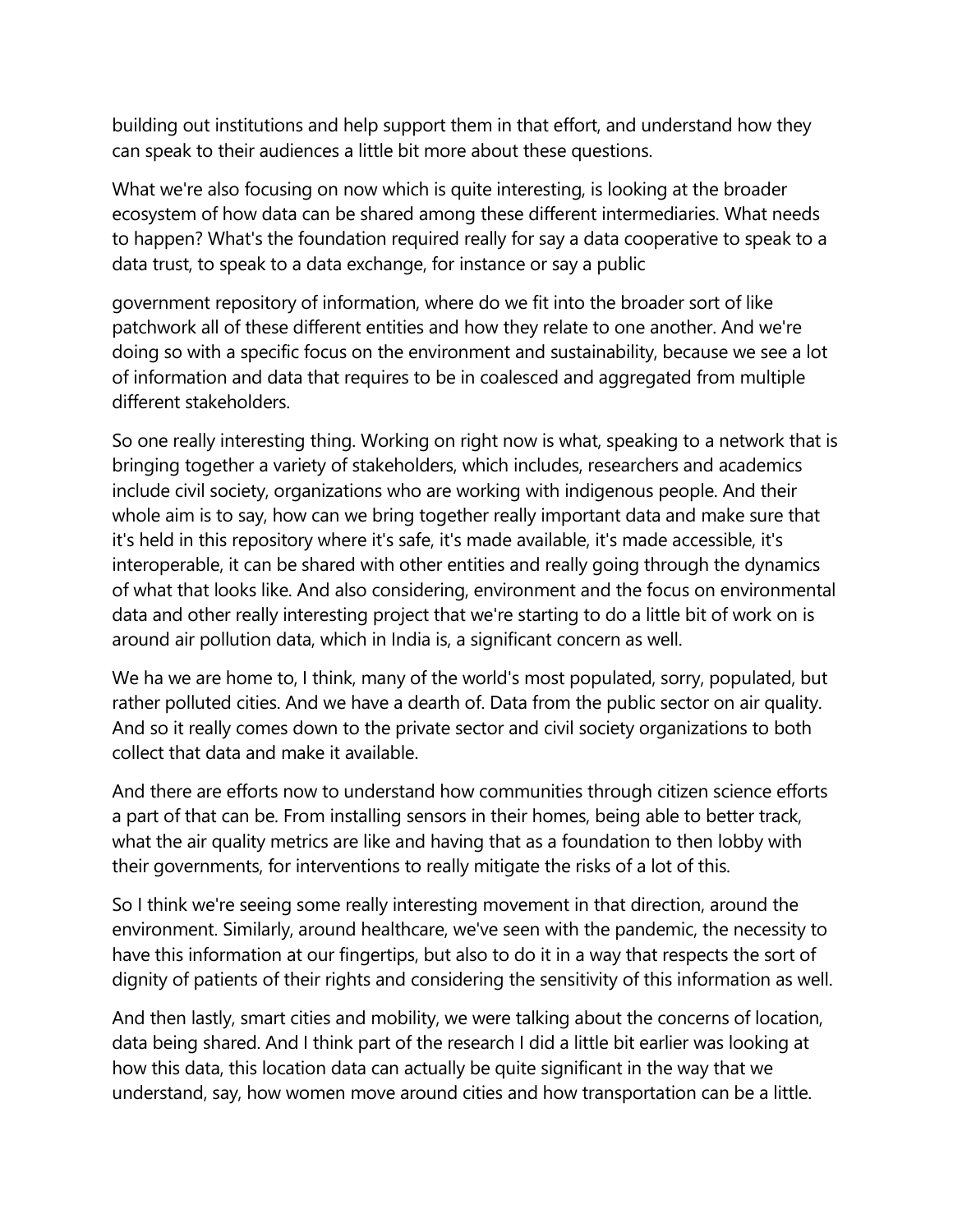Responsive in the way that we design it, how our cities can be made more habitable and more gender responsive based on our understandings of, mobility trajectories how we can understand the implication of things like lockdowns or things like That or, enforcements that have been put in place with the pandemic.

I think location and mobility data has been extremely influential important for us to be able to share at a sort of hyper-local city level, but also with our, national governments and also internationally. So I think we've also been looking at sort of those instances and speaking to in some ways, multiple stakeholders who are involved and invested in these questions.

And I think that's been really exciting is that we get a really diverse set of experiences, and an understanding of how different folks are thinking about this data and thinking about the sharing of this data, whether it's a government agency creating a data exchange for mobility data. Whether it's a civil society group working with, indigenous communities and looking to preserve, digital rights, whether it is a broader network of people that's trying to coalesce multiple different stakeholders.

So I think all of these perspectives are super, super interesting, and we're hoping to dive into these questions with in, in a little bit more depth as we go along and better understand, like I said, from the people what this can look like and doing this through working groups doing this, hopefully through the creation of resources that can be actionable and can be something that communities or

businesses are stewards that are evolving, can actually use and implement on ground as well.

**Eric:** Great. It sounds like you got your work cut out for you.

**Suha:** That's lots of work that if you're interested in, in, diving into these questions with us there's a lot for us to continue to unpack, I think.

**Eric:** Yeah. And so where can people go to find out more about Aapti, and yourself and the work you're doing.

## **Suha:** Yeah.

So the work we're doing at the Aapti Institute, you can go to up the Aaptiinstitute.com to learn more about our work. And more specifically the work around data stewardship. You can visit the data economy lab where because we are a public research Institute, any of the research that we publish either with partners or otherwise.

It's made public and accessible to see, and we have a set of tools and articles and resources that we continue to build up. And we'd love to hear from you and your